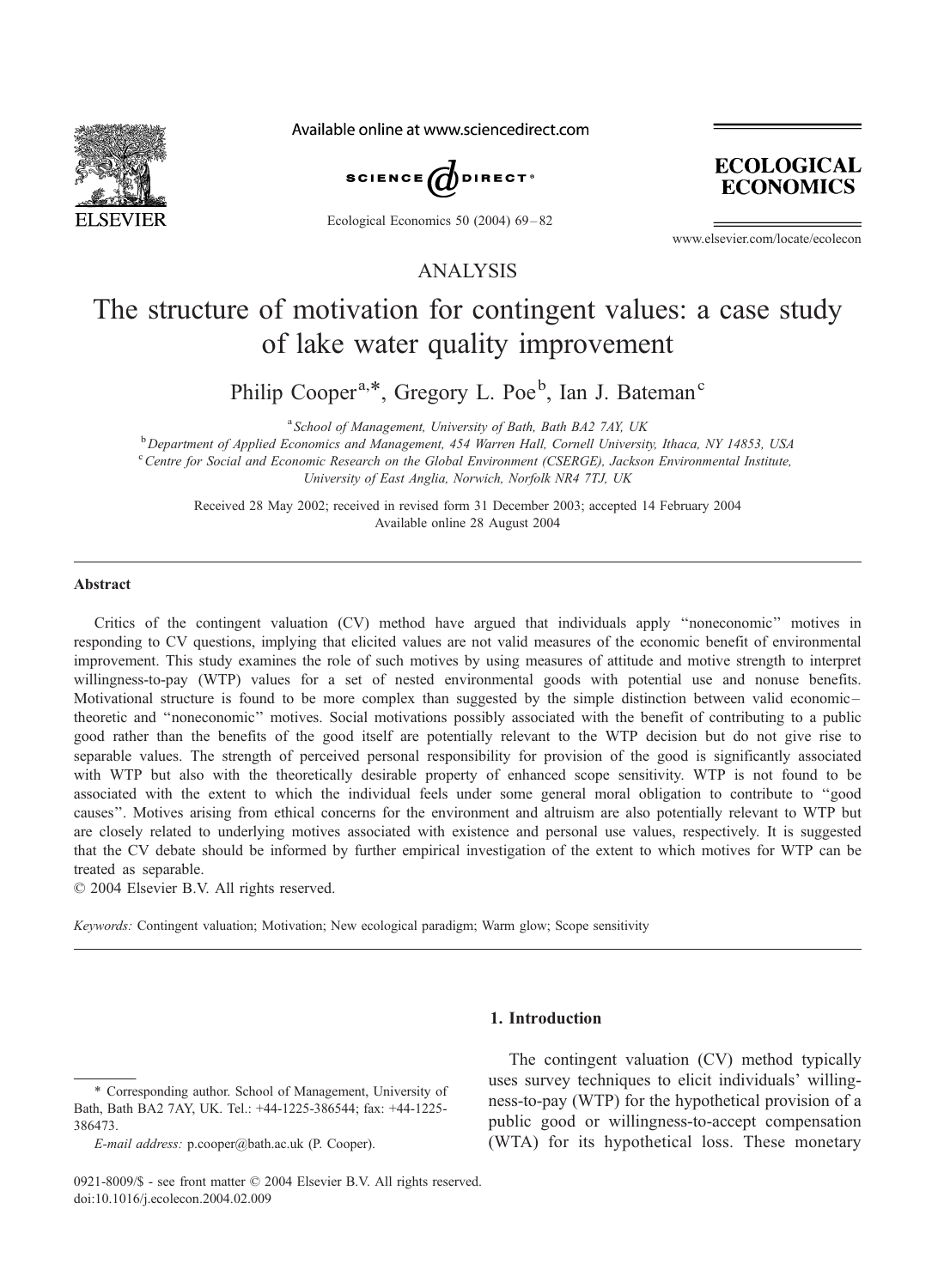values are taken to represent the economic –theoretic benefits of the proposed change and therefore may be aggregated for use in conducting benefit–cost analyses of public interventions that potentially improve social welfare. However, the application of the method to the environment has generated considerable controversy.

In principle, CV is well suited to the valuation of a change in the status of the environment. The theoretical basis is that the individual seeks to maximise a utility function, or equivalently minimise an expenditure function subject to a utility constraint, that includes a vector of services dependent on environmental status (see for example, [Freeman, 1993, Chap](#page-12-0)ters 3 and 5). Representing the level of these services as elements,  $g_i$ , in the vector G, the individual's maximum WTP,  $W$ , for a project that enhances environmental status is a total value derived from the benefits of changes in distinct services  $(\Delta g_i)$ , each such benefit constituting a motive for WTP. For unpriced environmental services, the WTP for a project that improves services from  $G^0$  to  $G^1$  is given in terms of the expenditure function by:

$$
W = e(\mathbf{G}^0, \mathbf{P}, u^0) - e(\mathbf{G}^1, \mathbf{P}, u^0)
$$
 (1)

where  $u^0$  is the initial utility level and **P** is the vector of prices of goods in the private consumption bundle. The most widely recognised services give rise to values described as: use, option, existence, and bequest [\[Turner \(1999\)](#page-13-0) provides a survey]. The use of CV is advantageous in these circumstances because it captures the total value that WTP represents.

Because environmental services are treated as goods, it is expected that in the absence of satiation or budget constraint, the individual's WTP should exhibit scope sensitivity: the greater the increase in services offered by a project, the greater is WTP. Formally, this is represented as:

$$
\frac{\Delta W}{\Delta G^1} \gg 0 \tag{2}
$$

Critics of the CV method argue that elicited values are not valid measures of economic benefit because the individual has ''noneconomic'' motives in responding to CV questions on environmental goods. A ''quantitative critique'' derives from what is claimed to be inadequate scope sensitivity in empirical studies (e.g., [Kahneman and Knetsch, 1992;](#page-13-0) Diamond et al., 1993; Desvousges et al., 1993). To account for these observations, some authors have hypothesised that individuals state a positive WTP in order to purchase ''moral satisfaction'' or obtain a ''warm glow'' (originally defined by [Andreoni](#page-12-0) (1989) as arising from voluntary contribution to a public good). Alternatively, ''ethical critiques'' generally employ the hypothesis that the individual's response to CV questions is motivated by ethical considerations manifested either through altruism towards other people [\(Milgrom, 1993; McConnell,](#page-13-0) 1997) or through the attribution of moral rights to nonhuman entities. In the latter case, the CV principle of trade-off between income and the environment may be rejected or, where preferences are expressed, they represent stated values reflecting what the individual sees as morally right regardless of personal benefit (e.g., [Stevens et al., 1991; Opaluch and](#page-13-0) Grigalunas, 1992; Common et al., 1997). This may be referred to as an intrinsic value, i.e., a human value stemming from a rights-based belief on the part of the holder [\(Turner, 1999\).](#page-13-0)

While the interpretation of studies underlying the "quantitative critique" has been challenged [\(Smith,](#page-13-0) 1992; Harrison, 1992; Hanemann, 1994, 1996; Carson and Flores, 1996) and empirical evidence suggests that only a small minority of CV responses might be influenced by ethical beliefs [\(Stevens](#page-13-0) et al., 1991; Spash and Hanley, 1995; Spash, 2000), there has been limited empirical investigation of the relative importance to the individual of the range of possible motives for a given WTP value and how those motives might interact. This may stem from concerns as to the theoretical justification for enquiring into individuals' motives and the feasibility of doing so.

The justification for examining motivation has been disputed under the fundamental principle of consumer sovereignty (e.g., [Harrison, 1992; Hane](#page-13-0)mann, 1994, 1996). However, without disputing this principle, it is arguable that motivation is irrelevant to CV only where it is certain that the individual is valuing precisely the good envisaged by the investigator. If instead a wider set of goods is being valued, then this may influence the interpretation and application of stated values. To illustrate, say that the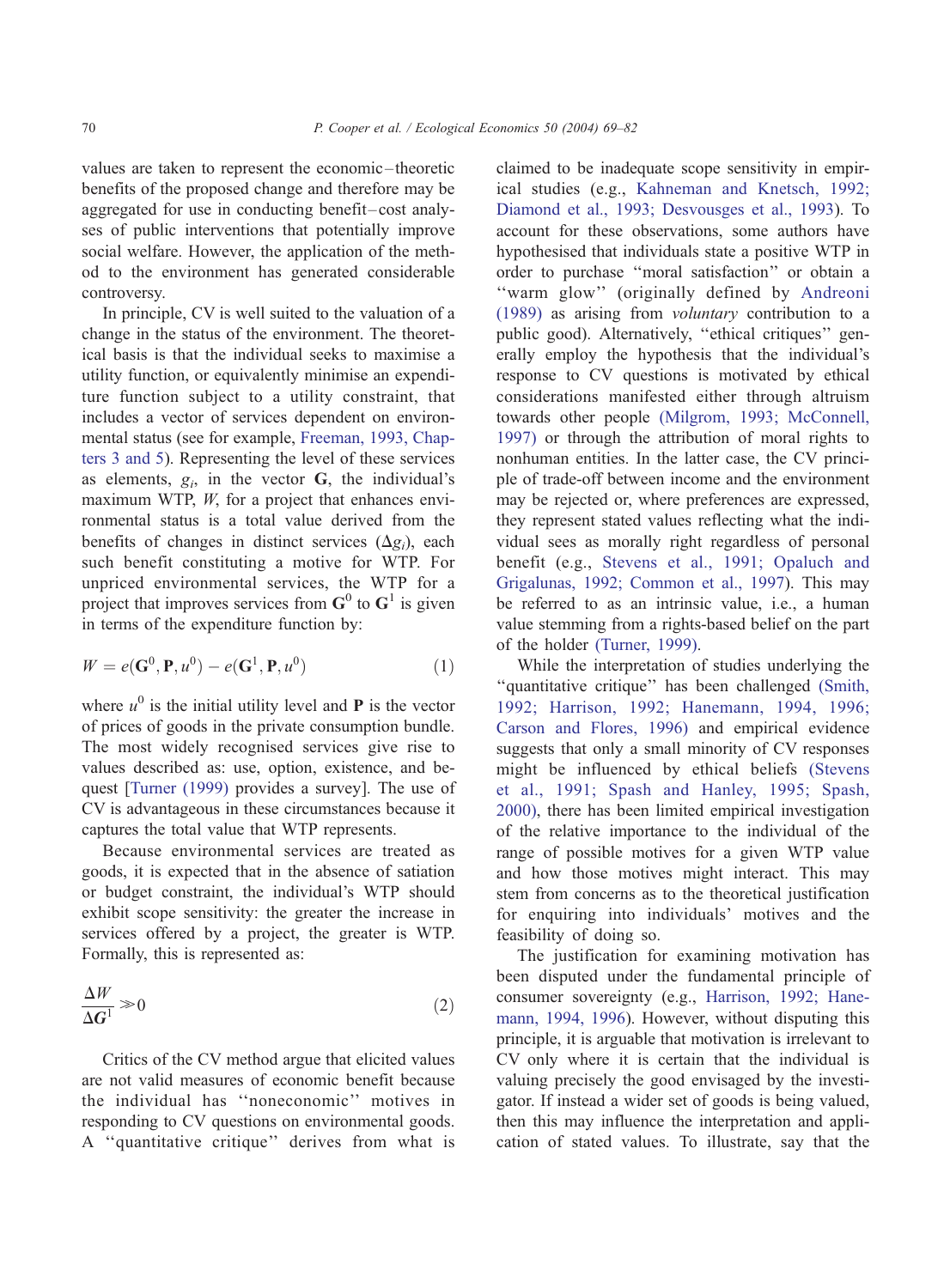individual enjoys some psychic reward, an ''indirect private benefit'' (IPB), from the act of contributing to a public good.<sup>1</sup> The value of this benefit is then part of the total value represented by WTP, as shown by a modification of Eq. (1):

$$
W = e(\mathbf{G}^0, \mathbf{P}, u^0) - e(\mathbf{B}, \mathbf{G}^1, \mathbf{P}, u^0)
$$
 (3)

where **B** represents an IPB from contribution. Within this model, the elements in  $\bf{B}$  (b<sub>i</sub>) could be used to represent private benefits associated with the hypothesised sources of ''warm glow'': social compliance (the benefit of complying with perceived social norms arising from ''civic or social responsibility'' or an ''obligation to pay a fair share'', [Schkade and Payne,](#page-13-0) 1993, 1994) and expression [the benefit of expressing ''concern'' [\(Diamond and Hausman, 1993\)](#page-12-0) or ''support for environmental issues'' ([Diamond et al., 1993;](#page-12-0) Sugden, 1999)].

As regards the feasibility of investigating the range of motives for WTP, several relatively early CV studies sought self-reported estimates of the proportion of WTP attributable to use or various nonuse values (for example, in the context of water quality: [Sanders et al., 1990\)](#page-13-0). However, subsequent empirical investigation may have been constrained by concerns as to the ''fallacy of motivational precision'', the error of assuming individuals can be sufficiently aware of ''what motivates their value judgements'' [\(Mitchell](#page-13-0) and Carson, 1989, p.287 et seq.). Nevertheless, a recent study by [Kotchen and Reiling \(2000\),](#page-13-0) hereafter K&R, suggests that individuals can reliably distinguish at least the relative importance of their motives in responding to a CV task.<sup>2</sup>

The K&R study involves the measurement of the strength of the individual's proenvironmental attitude by means of the score on the ''new ecological paradigm'' (NEP) scale [\(Dunlap et al., 2000\).](#page-12-0) This attitudinal measure is found to be a significant predictor of assent to the offered WTP in a dichotomous choice format CV of projects to protect certain species. Furthermore, those individuals with a stronger proenvironmental attitude tend to ascribe higher importance to existence-related motives for their responses.

K&R's findings raise the possibility, which we pursue here, that measures of stated motivation and of attitude can be used to investigate a range of motives for WTP, including the ''noneconomic'' motives suggested by critics of CV. Specifically, we consider relationships between motivation and WTP with a view toward elucidating the role of ''noneconomic'' motives in the WTP decision and whether this characterisation of such motives is empirically meaningful. The study also supports further investigation of the NEP scale as a means of interpreting individuals' statements about their motives and their WTP.<sup>3</sup>

For these purposes, we employ a case study involving alternative levels of provision of a good with both potential use and nonuse values. We find evidence that the individual's motives are more complex than suggested by the theoretical labels used in the CV debate. Therefore, we argue that the simple ''noneconomic'' vs. valid economic –theoretic distinctions will be of limited usefulness in advancing this debate.

In Section 2 we develop a framework for characterising ''noneconomic'' motives and apply an extension of K&R's method to derive empirical expectations. The case study used to test these expectations is described in Section 3. Section 4 sets out the results of this case study, which are discussed in Section 5.

## 2. The characterisation of ''noneconomic'' motives for WTP

It is implicit in the motivational critiques that a ''noneconomic'' motive has relevance to the individual's response to CV questions and is separable from other motives—its meaning to the individual and its effect are distinct from those of other motives.

<sup>&</sup>lt;sup>1</sup> The hypothesis of IPB is comparable to that of "warm glow" as used by critics of CV but is used in distinction here because it does not require any idea of voluntary contribution. Thus, it can be clearly distinguished from Andreoni's ''warm glow of giving''.

<sup>&</sup>lt;sup>2</sup> This not to say that individuals can reliably partition their total WTP among motivating benefits, consistent with the views of [Mitchell and Carson \(1989\)](#page-13-0) and [Cummings and Harrison \(1995\).](#page-12-0)

An implicit issue is also whether the NEP scale is effective in the interpretation of formal CV results outside the U.S. As far as we are aware, this has not been tested to date.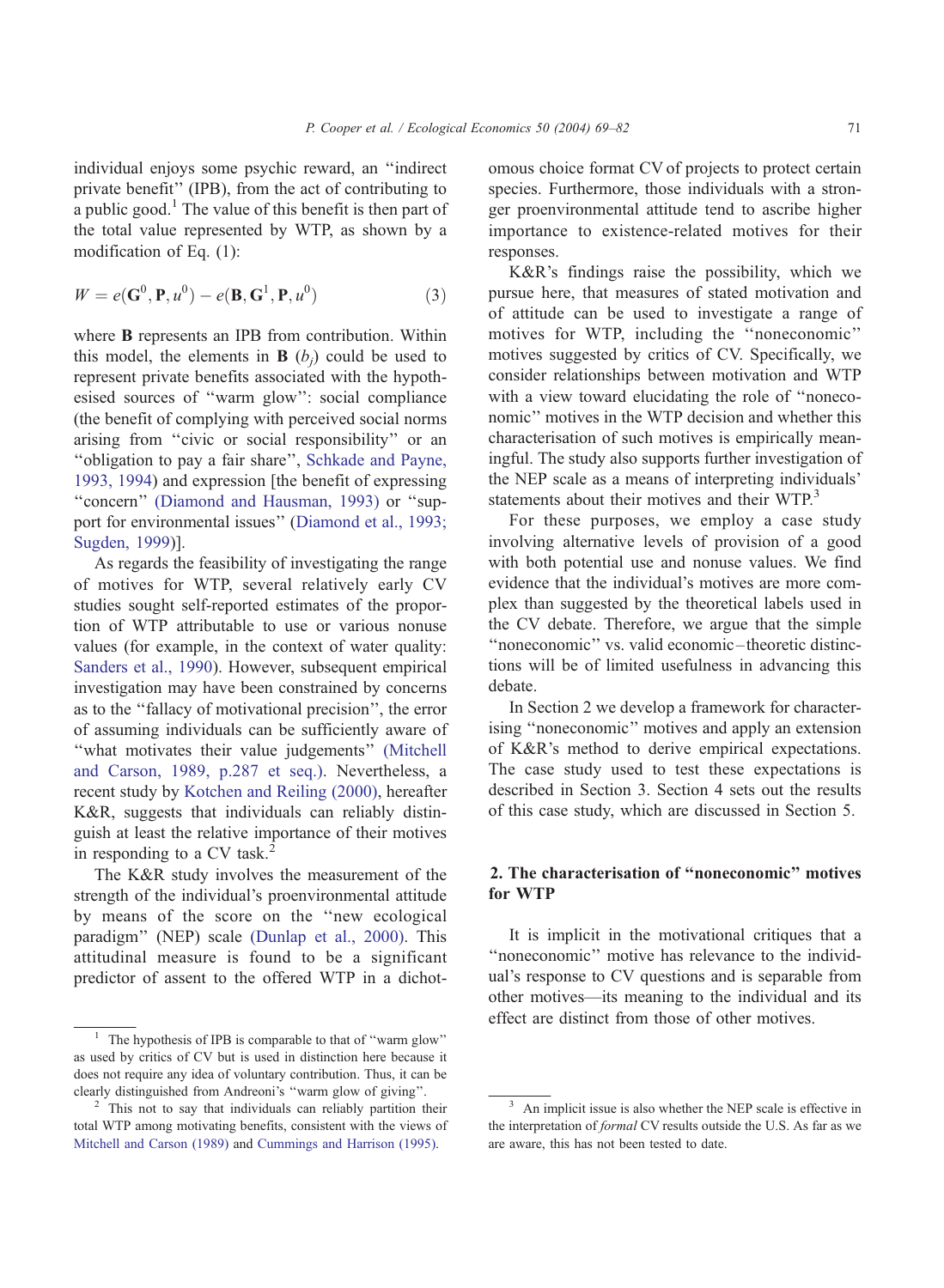K&R's method provides a basis on which these characteristics can be assessed for specific motives. Their findings indicate that the stated importance of motives connected with existence value  $(\Delta g_E)$  and intrinsic value  $(\Delta g_I)$  is consistent with the NEP score:

$$
I(\Delta g_{\rm E}) \propto NEP \tag{4}
$$

$$
I(\Delta g_I) \propto NEP \tag{5}
$$

where *NEP* is the NEP score,  $I(\bullet)$  is the importance ascribed to the specified motive, and the proportionality symbol  $(\alpha)$  indicates an empirical association between variables. While K&R's findings deal only with existence-related motives, they suggest that stated importance could be used to directly gauge the individual's perception of the relevance of other motives and thus as a basis for assessing separability.

The NEP score is also found by K&R to be positively associated with WTP:

$$
W \propto NEP \tag{6}
$$

and taking Eqs. (4) and (5) with Eq. (6), this measure of attitude links motive importance to WTP. Because WTP is a function of the impact of changes in environmental services as per Eq. (3), the measure of motive importance is arguably conveying information about the extent of this impact and thus the contribution to WTP, i.e., for elements in G:

$$
W \propto -\frac{\Delta e}{\Delta g_i} \propto I(\Delta g_i) \tag{7}
$$

and for elements in B:

$$
W \propto -\frac{\Delta e}{b_j} \propto I(b_j) \tag{8}
$$

The relation in Eq. (7) provides a basis for assessing motive relevance in terms of the relationship to WTP, and that in Eq. (8) provides a basis for detecting motivation by an IPB, as discussed further below.

Now, consider the ''quantitative critique''. In the terms described in Section 1, this involves the assertion that WTP is predominantly driven by the acquisition of an IPB distinct from the benefit of enhanced environmental services and we identified two possible types of IPB, arising from social compliance and expression.

To represent the IPB of social compliance, we define motives that reflect the terms used by [Schkade](#page-13-0) and Payne (1993; 1994): ''Obligation'' (a perceived general duty to contribute to public goods,  $j=O$ ) and ''Responsibility'' (a perceived specific duty as regards a particular public good, arising from personal relevance,  $j = R$ ). If these motives are separable from each other, then we would expect:

$$
\mathbf{H1.} I(b_{\mathcal{O}}) \star I(b_{\mathcal{R}})
$$

and if they are separable from other motives, then:

**H2.** 
$$
I(b_O) \notin I(\Delta g_i) \forall i
$$
 and  $I(b_R) \notin I(\Delta g_i) \forall i$ 

If the motives are relevant, the next issue is whether they can be associated independently (if they are separable) or jointly with an IPB. In the ''quantitative critique'', the individual obtains some benefit from stating a positive WTP because the project exists rather than what it achieves, i.e., highlighting the relevant elements in Eq. (3):

$$
W = e(G^{0}, u^{0}) - e(b_{j} |_{\Delta G > 0}, G^{1}, u^{0})
$$
\n(9)

In this case, referred to as that of a ''pure IPB'', the motive of acquiring the IPB is reflected in WTP but is not associated with the scope sensitivity of WTP. If Obligation or Responsibility give rise to such an IPB, then we would expect:

**H3.** 
$$
W \propto I(b_j)
$$
 and  $\frac{\Delta W}{\Delta G^1} \propto I(b_j)$ 

for  $j=0$ , R, respectively, where the motives are separable.

A complementary approach to detecting a propensity to acquire an IPB from social compliance is to use a measure of attitude more directly related to support for the provision of public goods generally (a prosocial attitude). [Clark et al. \(2003\)](#page-12-0) report a possible such measure, an ''altruism scale'', reflecting components of attitude suggested as necessary to altruistic behaviour: awareness of consequences, ascription of responsibility, and personal norms [\(Schwartz, 1970, 1977\).](#page-13-0) If the individual's WTP is substantially motivated by the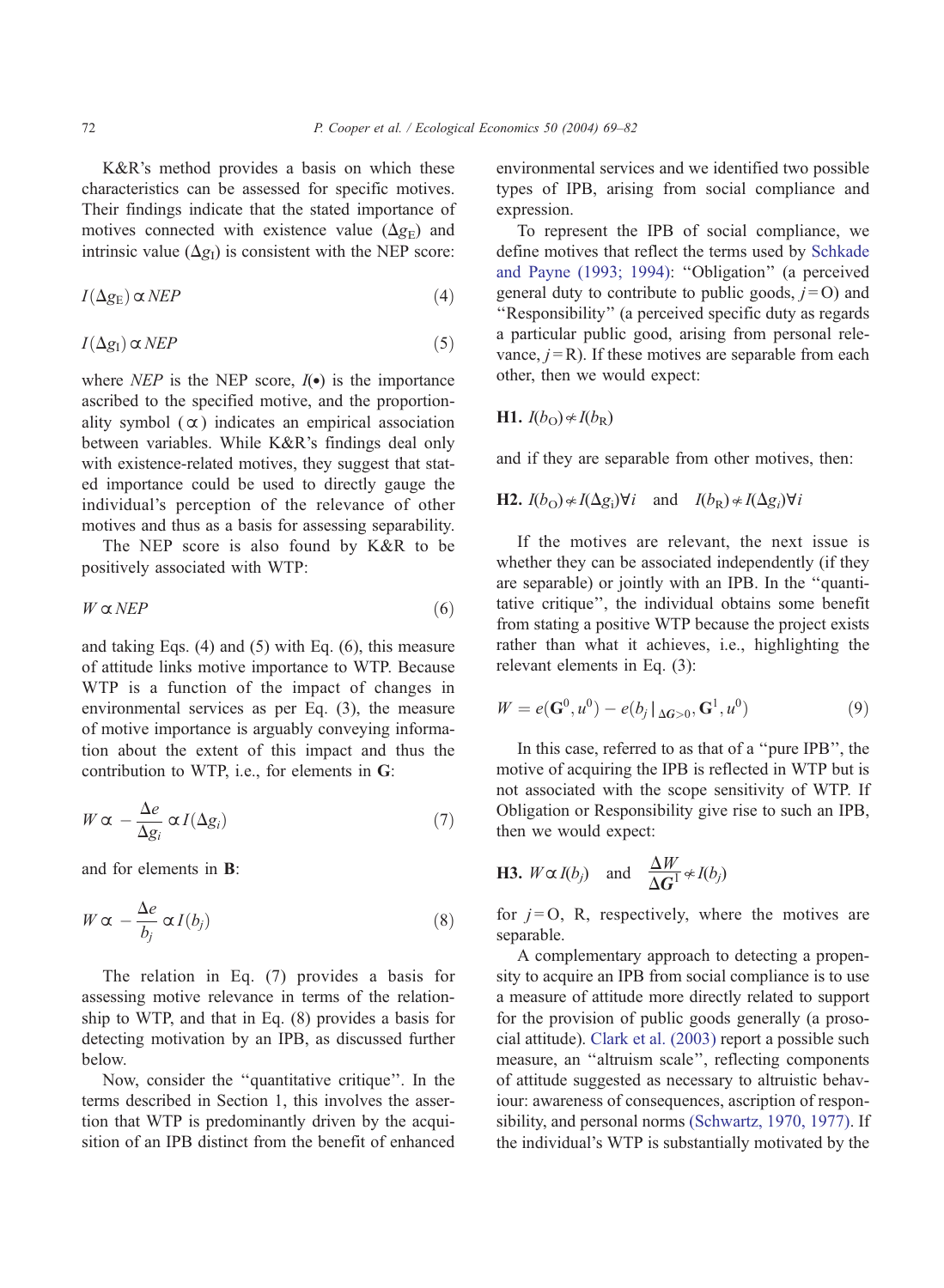notion of social compliance, then we would expect the score on such a scale  $(ALT)$  to be associated with WTP, i.e.,

## H4.  $W \alpha ALT$

The approach to identifying an IPB of expression could in theory follow that outlined above for the IPB of social compliance. However, this is not considered realistic in practice because individuals are unlikely to ascribe importance to the motive of expression as this could undermine the credibility of their stated WTP. Instead, indirect evidence can be sought on the basis that any propensity to express concern about the environment through WTP is also likely to be manifested in the NEP score. Thus, the NEP score could be a proxy measure of the propensity to express environmental concern.

If the NEP score is acting as such a proxy, then we would expect several observable consequences in the context of a good with potential use as well as nonuse value. First, a higher NEP score would tend to be associated with a higher importance for all motives related to environmental status rather than with the existence-related motives (as per Eqs. (4) and  $(5)$ <sup>4</sup>:

## H5.  $I(\Delta g_i) \propto NEP\forall i$

Second, individuals with a higher NEP score would be seeking to obtain an IPB of expression without attending to specific reasons for deciding on value. Consequently, we would expect that WTP would vary with the NEP score regardless of stated motivation and WTP would be relatively scope-insensitive as the NEP score increases:

**H6.** 
$$
W \propto NEP
$$
 but  $\frac{\Delta W}{\Delta G^1} \neq NEP$ 

Certain design features of K&R's study could have introduced biases connected with the propensity to

express concern. The use of a mail survey (with a 63.1% return rate) may have biased the sample to those more predisposed to expressing their attitude. Furthermore, the dichotomous choice format could have encouraged respondents to express concern without attending to the cost implications (yea saying). To reduce these possible biases, our study uses face-to-face interviews with an open-ended elicitation format<sup>5</sup>

Turning to the ''ethical critique'', insofar as ethical concerns motivate a positive WTP, they can be represented in the model in Eq. (3) by elements in G because they stem from the enhancement of environmental status, albeit that the benefit is perceived to accrue to others. We refer to two ethically based motives: intrinsic value  $(\Delta g_1)$  and altruism  $(\Delta g_A)$ . The critique entails no specific assertions about the relationship of motive strength to WTP, and the key issues here are therefore the relevance of ethical motives and their separability from other motives. If these motives are separable, then we expect:

H7.  $I(\Delta g_A) \notin I(\Delta g_i) \forall i \neq A$  and  $I(\Delta g_A) \notin I(b_i) \forall i$ 

**H8.**  $I(\Delta g_i) \neq I(\Delta g_i) \forall i \neq I$  and  $I(\Delta g_i) \neq I(b_i) \forall j$ 

As regards those who reject the concept of trade-off on ethical grounds, K&R find that those with a stronger proenvironmental attitude are not more likely to protest, contrary to certain previous predictions [\(Spash,](#page-13-0) 1997). However, it is possible that those who did not respond to their mail survey included silent protests. The use of a face-to-face sample supports detection of

<sup>&</sup>lt;sup>4</sup> There is some evidence for this possibility in that the group with the top third of NEP scores in K&R's study tended to be more strongly motivated by option value and altruism (both use-related) although the species are rarely seen.

 $5$  It is claimed that the dichotomous choice format is superior to the open-ended format in terms of incentive compatibility (e.g., [Arrow et al., 1993, Carson et al., 2001\)](#page-12-0), but it is arguable that both allow respondents to costlessly ''make a point'' [\(Sugden, 1999\).](#page-13-0) Nevertheless, the open-ended format has been widely used in studies where the individual undertakes multiple valuation tasks for nested goods (e.g., [Smith and Desvousges, 1986; Mitchell and](#page-13-0) Carson, 1989; Kahneman and Knetsch, 1992), perhaps because of the practical difficulties of setting multiple bid levels. To increase the bid level as scope increases inevitably provides a cue, while decreasing the bid level as scope increases jeopardises credibility. In any event, bids that appear implausibly high in the current study are excluded from the analysis, as discussed below.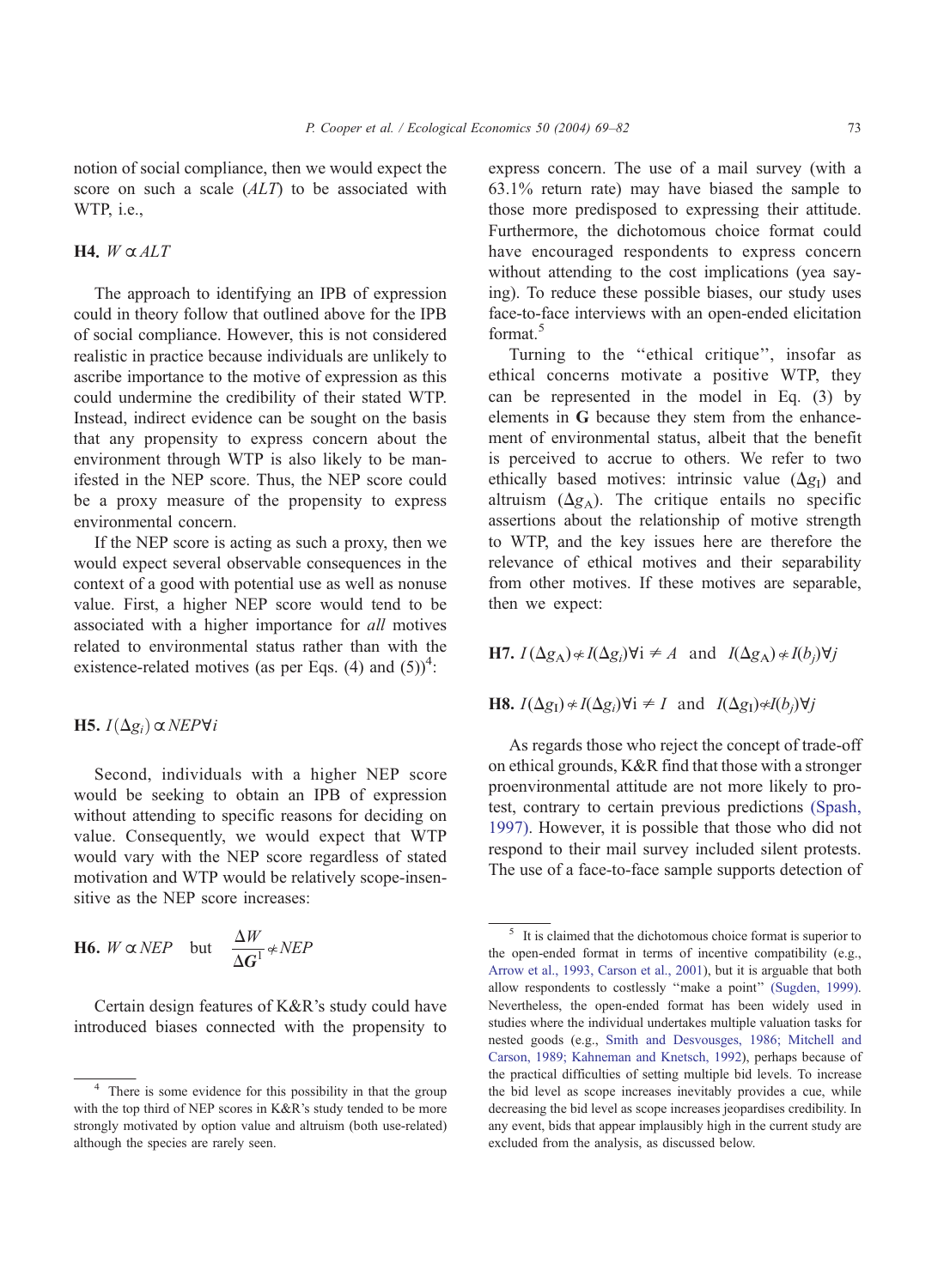<span id="page-5-0"></span>such protest responses. Furthermore, to enhance the prospects of positively detecting this type of behaviour, a sample can be constructed with individuals expected to have a higher-than-average proenvironmental attitude and might therefore be considered more likely to reject trade-off.

## 3. Case study method

The issues identified above are addressed with data from a CV survey concerning WTP for water quality improvements in a lake (or ''broad'' in the local dialect) with an area of just under 10 ha located within the grounds of the University of East Anglia (UEA). There is open access to paths around the lake, but the use of the lake itself (e.g., for swimming or boating) is prohibited. A questionnaire was administered in classroom settings to a total sample of 200 UEA students connected with the School of Environmental Sciences. Thus, the sample was composed of individuals who were younger, better educated, and likely to be more environmentally aware than the general population, factors predisposing to a more proenvironmental attitude [\(Dunlap et al., 2000\).](#page-12-0)

Respondents were provided with a structured, illustrated presentation regarding three nested schemes for improving water quality in the lake:

- Scheme F-Filter runoff water from the UEA campus into the lake.
- Scheme P-Scheme F plus the planting of reed beds around the lake.
- Scheme D-Scheme P plus the dredging of sediment from the lake.

The results of the schemes were described in terms of increasing populations and diversity of species with increasing water quality and the visibility of these effects.6 For example, Scheme F was described as having effects on "plants and insects in the water" (emphasis in the original) with Scheme D having effects both in and around the lake. WTP for each scheme respectively (i.e., on an exclusive basis) was then elicited in an open-ended format.

A coercive payment vehicle was employed wherein improvements would be undertaken by the university authorities and costs recouped from increases over the forthcoming 5 years in rental charges to campus shops, which would in turn be permitted to pass these on in higher prices. Accounting measures were employed to prevent overcharging and respondents were asked to state maximum WTP over the forthcoming year via this payment vehicle. Respondents were also asked to express in their own words the factors influencing their bid.

Subsequently, respondents were asked to indicate on a Likert scale their strength of agreement or disagreement with a series of statements including those used to calculate the NEP score (see Table 1) in

#### Table 1

Mean score and item-total correlations  $(r_{i-1})$  for the NEP scale statements

| Statement <sup>a</sup>                                                                                        | Mean | $r_{i-t}$ |
|---------------------------------------------------------------------------------------------------------------|------|-----------|
| 1. We are approaching the limit of the number<br>of people the earth can support.                             | 3.94 | 0.55      |
| 2. Humans have the right to modify the<br>natural environment to suit their needs.                            | 3.99 | 0.55      |
| 3. When humans interfere with nature, it often<br>produces disastrous consequences.                           | 4.10 | 0.50      |
| 4. Human ingenuity will ensure that we do<br>not make the earth uninhabitable.                                | 3.36 | 0.47      |
| 5. Humans are severely abusing the environment.                                                               | 4.43 | 0.51      |
| 6. The earth has plenty of natural resources<br>if we just learn how to develop them.                         | 2.32 | 0.35      |
| 7. Plants and animals have as much right as<br>humans to exist.                                               | 4.46 | 0.45      |
| 8. The balance of nature is strong enough to cope<br>with the impacts of modern industrial nations.           | 4.19 | 0.34      |
| 9. Despite our special abilities, humans are<br>still subject to the laws of nature.                          | 4.61 | 0.44      |
| 10. The so-called "ecological crisis" facing<br>humankind has been greatly exaggerated.                       | 3.64 | 0.43      |
| 11. The earth is like a spaceship with very<br>limited room and resources.                                    | 3.68 | 0.43      |
| 12. Humans were meant to rule over the<br>rest of nature                                                      | 3.95 | 046       |
| 13. The balance of nature is very delicate<br>and easily upset.                                               | 4.06 | 0.43      |
| 14. Humans will eventually learn enough about<br>how nature works to be able to control it.                   | 3.62 | 0.44      |
| 15. If things continue on their present course,<br>we will soon experience a major<br>ecological catastrophe. | 3.87 | 0.52      |

<sup>a</sup> [The numbering of statements is according to](#page-12-0) Dunlap et al. (2000), as applied by [Kotchen and Reiling \(2000\).](#page-13-0)

<sup>6</sup> Full details (including questionnaire wording) are given by [Bateman et al. \(2001\).](#page-12-0)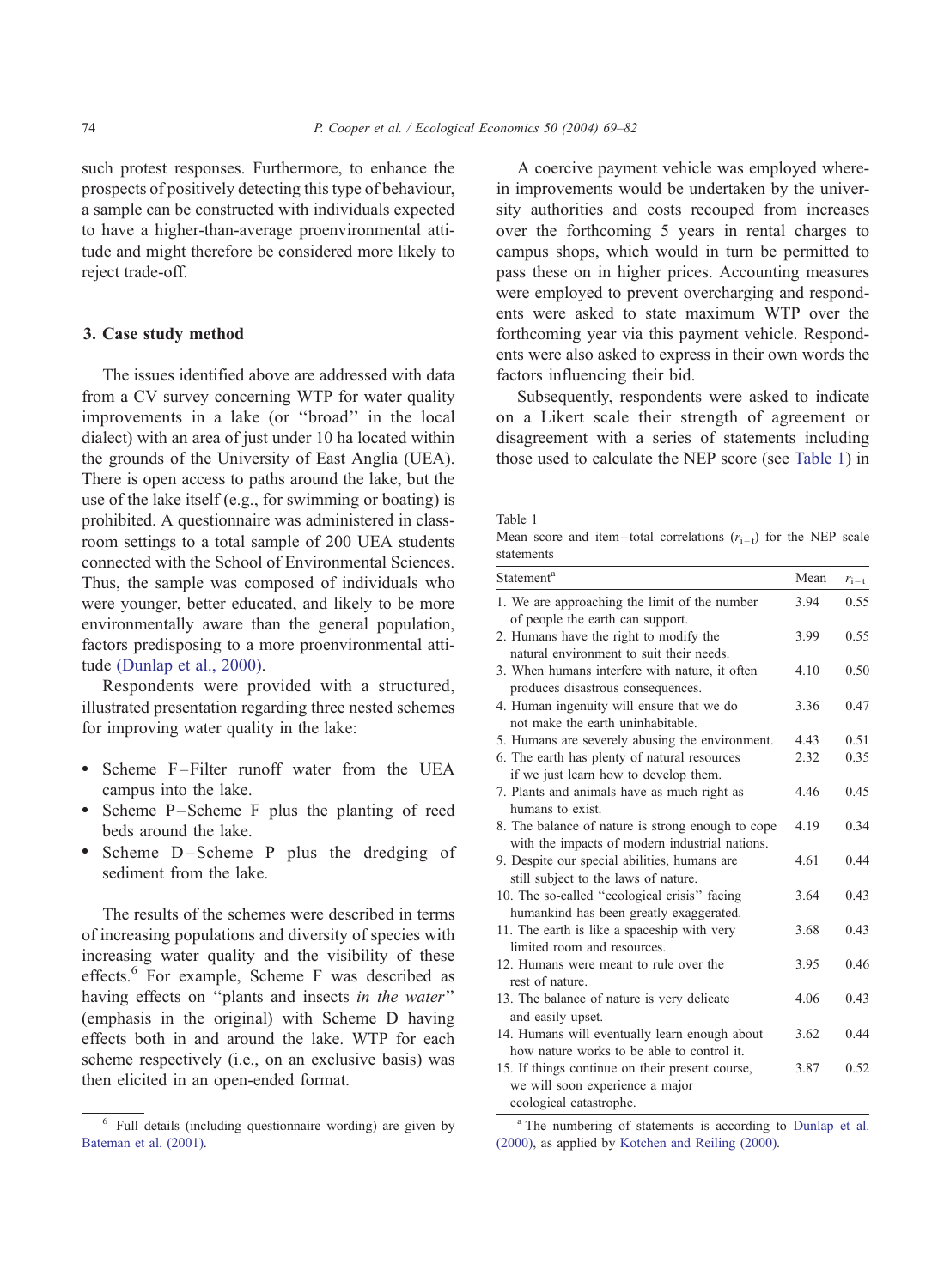<span id="page-6-0"></span>a random order and interspersed with six statements designed to elicit the score on an ''altruism scale'' (see Table 2). These latter statements were closely based on certain of those included in [Clark et al.'s \(2003\)](#page-12-0) scale.

Respondents were then invited to revise their WTP for any or all of the schemes as they wished. This opportunity is connected with the fact that the sample was split between different treatments in terms of whether all three valuation tasks were disclosed in advance and the order in which they were undertaken (for details, see [Bateman et al.,](#page-12-0) 2001). To focus on the issues that are of interest here, the values after the opportunity for revision are employed, recognising in the analysis of WTP that the treatment might have some residual influence on those values.

After the opportunity to revise their bids, respondents were asked to indicate on a Likert scale the importance of various "reasons" for their WTP decisions (as shown in the first column of Table 3). The scores from the responses are used to indicate the strength of motives labelled as shown in Table 3 (but not disclosed to respondents). For the ''reasons'' with motives labelled as Option, Altruism, Bequest, Existence, and Intrinsic, the wording is adapted from that used by K&R.

Table 2

Mean score and item-total correlations  $(r_{i-1})$  for the ALT scale statements

| Statement (Type <sup>a</sup> )                                                                    | Mean | $r_{i-t}$ |
|---------------------------------------------------------------------------------------------------|------|-----------|
| 1. My personal actions can greatly<br>improve the well-being of people I<br>don't know. (AR)      | 3.97 | 0.57      |
| 2. My responsibility is to take care<br><i>only</i> of my family and myself.<br>(AR)              | 4.38 | 0.66      |
| 3. It is my duty to help other people<br>when they are unable to help<br>themselves. (PN)         | 4.07 | 0.64      |
| 4. The individual alone is responsible.<br>for his or her own well-being in<br>life. $(PN)$       | 3.09 | 0.69      |
| 5. Many of society's problems result<br>from selfish behaviour. (AC)                              | 4.47 | 0.42      |
| 6. Contributions to community<br>organisations <i>rarely</i> improve the<br>lives of others. (AC) | 3.85 | 0.48      |

 $A^a$  AR = Ascription of Responsibility; PN = Personal Norms; AC = Awareness of Consequences.

| Table 3 |                           |  |  |
|---------|---------------------------|--|--|
|         | $D_{\text{total}} = 11.4$ |  |  |

| Reasons potentially relevant to WTP decisions |  |  |
|-----------------------------------------------|--|--|
|-----------------------------------------------|--|--|

| Reason                                                                                                                          | Implied motive |
|---------------------------------------------------------------------------------------------------------------------------------|----------------|
| I presently use the broad and enjoy<br>seeing the plant and animal life there.                                                  | Use            |
| I plan to use the broad in the future and<br>will enjoy seeing plant and animal life<br>there.                                  | Option         |
| I should pay my fair share towards any<br>good cause when I am asked to.                                                        | Obligation     |
| I like knowing that other people use the<br>broad and enjoy seeing plant and<br>animal life there.                              | Altruism       |
| I like knowing that people will be able to<br>enjoy the broad's plant and animal life<br>in the future                          | Bequest        |
| I like knowing that the broad's plant and<br>animal life will be closer to its natural<br>state even if no one sees it.         | Existence      |
| Schemes like this are not really my<br>responsibility, the general public<br>should pay, not just people connected<br>with UEA. | Responsibility |
| Ecosystems like that in the broad have a<br>right to exist that should be supported<br>by humans.                               | Intrinsic      |

Finally, socio-demographic and other personal information were sought, including the frequency and nature of the individual's use of the area around the lake and the number of remaining years of attendance at the university (indicating the period over which the individual would be hypothetically paying for any water quality improvement scheme).

#### 4. Analysis and results

Analysis is confined to nonprotest respondents, except in Subsection 4.1 which deals solely with the attitudinal measures. Protest respondents are those 18 individuals (9% of the sample) who gave a ''protest zero'' value for at least one of the schemes. A ''protest zero'' is a zero bid for which the respondent cited as an influential factor doubts as to the credibility of the contingent scheme (e.g., ''I'm skeptical that such measures would be effective''), inability to decide on a WTP (e.g., ''insufficient information is given''), and/or rejection of responsibility for payment (e.g., ''it is unfair for the students to pay'').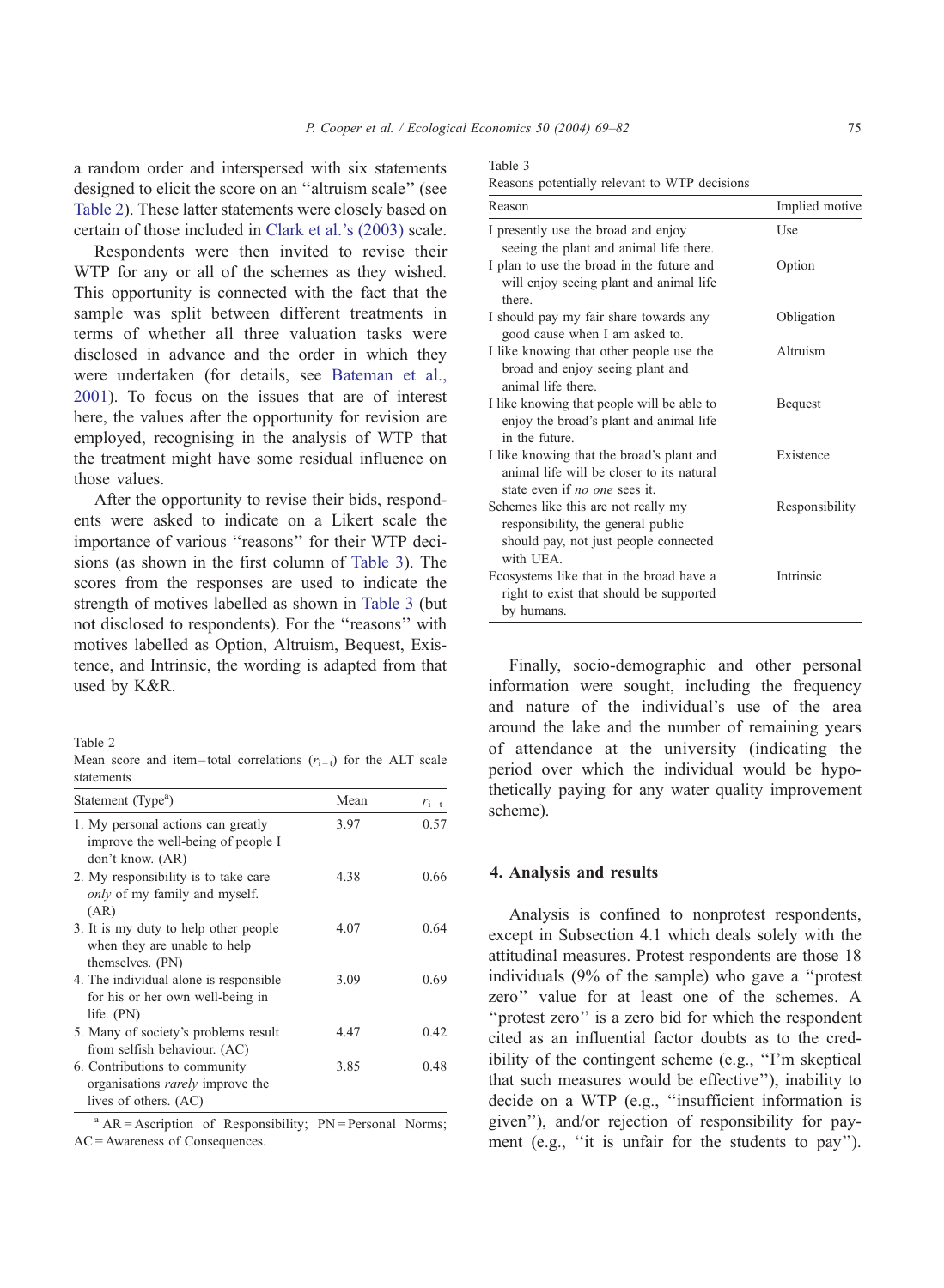The majority of protest respondents cited this last reason.

We commence with consideration of the attitudinal measures used in subsequent analysis.

## 4.1. Attitudinal measures

The scoring of the categorical responses to the NEP and ALT statements shown in [Tables 1 and 2,](#page-5-0) respectively, is as follows: the even-numbered statements are scored as: "strongly agree" = 1, "somewhat agree" = 2, "unsure" = 3, "somewhat disagree" = 4, and "strongly" disagree" = 5, with the ordering reversed for odd-numbered statements. The NEP and ALT scores are the sums of the respective statement scores and thus represent the strength of the individual's proenvironmental and prosocial attitudes, respectively.

The mean NEP score is 58.2 (standard error 0.49), which is significantly greater than the mean values reported by K&R, consistent with expectation given the constitution of the sample. The greater mean results from somewhat higher mean item scores for each statement rather than a radically different pattern of responses (indeed, the rank correlation of the mean item scores between the studies is 0.95).

The item-total correlation coefficients  $(r_{i-t}$  in [Table 1](#page-5-0)) are generally lower than those reported by K&R. Accordingly, the value of Cronbach's alpha (0.72) is some 0.1 lower than the values that K&R and [Dunlap et al. \(2000\),](#page-12-0) report.<sup>7</sup> Loadings on the first unrotated factor in principal components analysis [a further test of scale reliability reported by [Dunlap et al. \(2000\)\]](#page-12-0) also suggest that the scores obtained here are less consistent with the measurement of a single underlying attribute. However, factor analysis does not provide firm evidence of distinct underlying variables, and it is concluded that the scale reliability is adequate.

The mean ALT score is 23.8 (standard error 0.23), and on the basis of tests described above, the scale is of weak internal reliability. Notably, Cronbach's alpha is 0.61, compared to a value of 0.70 for a similar scale employed by [Clark et al. \(2003\),](#page-12-0) and the interpretation of subsequent results is subject to this observation.

The NEP and ALT scores appear to substantially measure different attitudinal attributes. The scores are relatively weakly correlated (Pearson correlation coefficient 0.167,  $p = 0.024$ ) and the coefficient alpha of the combined item scores is less than that of the NEP scale alone. Furthermore, principal components analysis of the combined NEP and ALT statement scores reveals that the ALT scale items tend to load on a separate factor.

## 4.2. Analysis of motive strengths and WTP

The categorical responses to the offered ''reasons'' for WTP (as shown in [Table 3\)](#page-6-0) are scored as follows: "very important" = 4, "important" = 3, "slightly important" = 2, and "not important" = 1, except that the order is reversed in the case of the Responsibility motive. Thus, a higher Responsibility score is associated with the view that the schemes are within the respondent's personal responsibility rather than that of the general public.

The mean scores are grouped around a value of 3 (i.e., ''important''), but within-subject nonparametric tests indicate a clear differentiation among groups of motives (Column I, [Table 4\)](#page-8-0). The strengths of the existence-related motives tend to be significantly greater than those of use-related motives.<sup>8</sup>

The differentiation between groups of motives is also apparent from the correlations among scores, which are represented in the loadings derived from factor analysis of the motive scores (Columns II and III, [Table 4\)](#page-8-0). This analysis involved the extraction of components with an eigenvalue of at least 1.0 and so  $\overline{1}$  cronbach's alpha is related to the average intercorrelation as to recognise at least 50% of the variance for each

among scores in a multi-item measure and is regarded as a key index of reliability, i.e., the consistency of those scores as measures of a single trait or attribute (e.g., [Nunnally and Bernstein, 1994\)](#page-13-0). There is some consensus that an alpha value of 0.70 generally represents the minimum acceptable [\(Nunnally and Bernstein, 1994;](#page-13-0) British Psychological Society Steering Committee on Test Standards, 1995; Kline, 2000), and [Dunlap et al. \(2000\)](#page-12-0) adopt this standard in the context of the NEP scale specifically.

The relatively low mean for the Use motive appears to reflect the perception of the extent of change in amenity from water quality improvement rather than a lack of use of the lake. About one third of the sample visits the lake at least once a week and a further third at least once a month, predominantly (80% of visits) to walk or jog around it.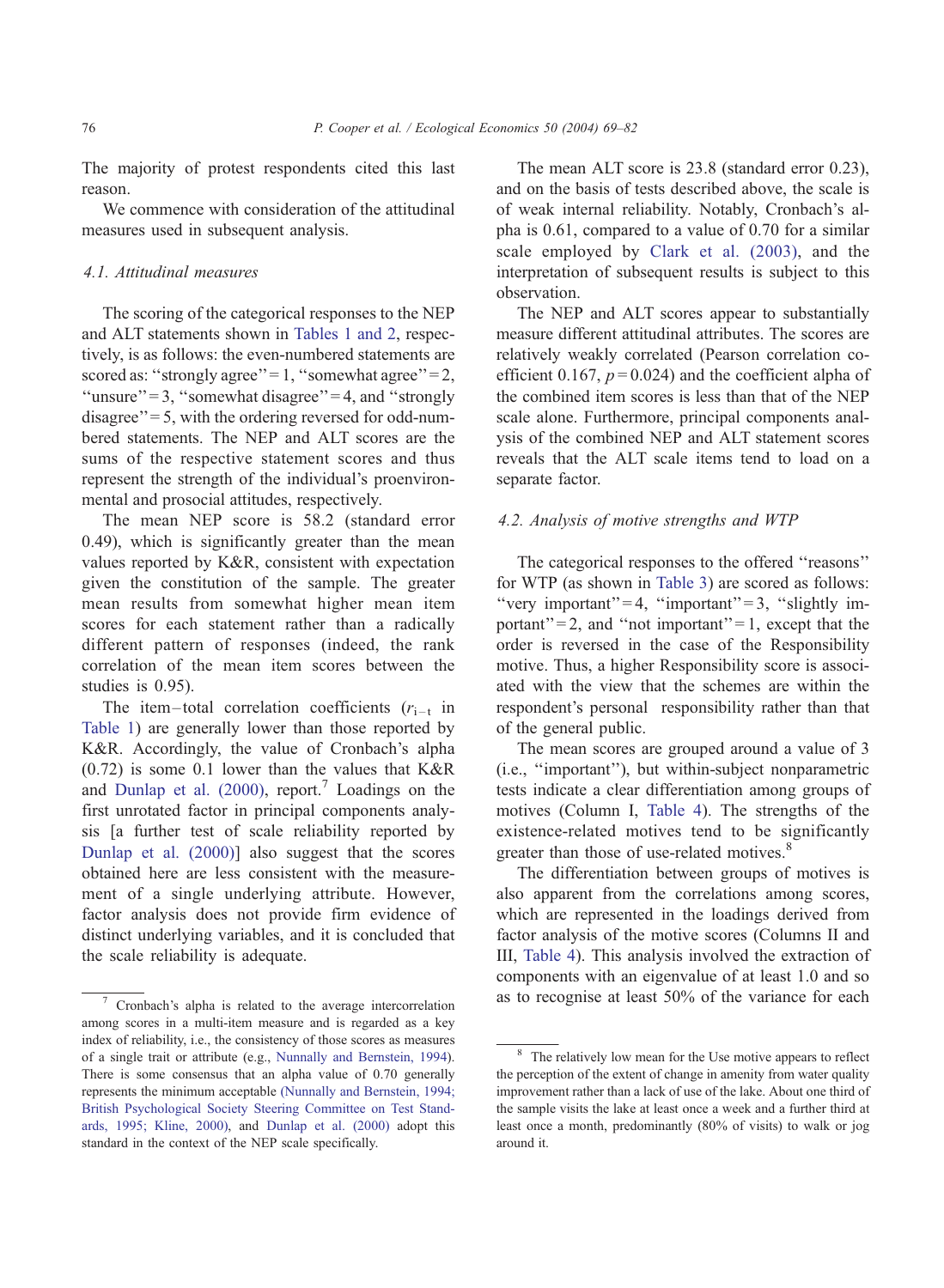| Column          |                              | П                            | Ш                        | IV                                                 | V         |
|-----------------|------------------------------|------------------------------|--------------------------|----------------------------------------------------|-----------|
| Motive/Factor   | Mean score $(s.e.)^a$        | Factor loadings <sup>b</sup> |                          | Correlation with attitudinal measures <sup>c</sup> |           |
|                 |                              | (1) "Human value"            | (2) "Natural value"      | NEP score                                          | ALT score |
| Intrinsic       | 3.13 $(.06)^{\alpha}$        | 0.144                        | 0.833                    | $0.270**$                                          | $0.160*$  |
| Existence       | 3.04 $(.07)^{\alpha}$        | 0.116                        | 0.836                    | $0.416**$                                          | $0.303**$ |
| Responsibility  | 2.99 $(.08)^{\alpha,\beta}$  |                              |                          | 0.095                                              | 0.139     |
| <b>Bequest</b>  | 2.98 $(.06)^{\alpha}$        | 0.695                        | 0.417                    | $0.162*$                                           | $0.240**$ |
| Option          | 2.83 $(.07)^{6.6}$           | 0.825                        | 0.043                    | 0.082                                              | $0.219**$ |
| Use             | 2.69 $(.07)^{\gamma}$        | 0.806                        | 0.060                    | 0.087                                              | $0.201**$ |
| Altruism        | 2.69 $(.06)^{\gamma,\delta}$ | 0.753                        | 0.210                    | 0.019                                              | $0.221**$ |
| Obligation      | 2.47 $(.06)^{\epsilon}$      | $\overline{\phantom{a}}$     | $\overline{\phantom{a}}$ | 0.126                                              | $0.177*$  |
| "Human value"   |                              |                              |                          | 0.023                                              | $0.229**$ |
| "Natural value" |                              |                              |                          | $0.392**$                                          | $0.221**$ |

Mean motive scores, factor analysis, and correlation with attitudinal measures

<sup>a</sup> Superscript symbols indicate means not significantly different at the 5% level according to the Wilcoxon Signed Ranks Test. <sup>b</sup> Loadings on the varimax rotated matrix. Emboldened figures indicate the factor with which the motive is more closely associated. The

variance in scores accounted for by the factors is 47.74% (Factor 1) and 19.44% (Factor 2).

<sup>c</sup> Spearman's rank correlation coefficient.

 $*_{p<0.05}$ .

<span id="page-8-0"></span>Table 4

 $**p<0.01$ .

score. On this basis, the Obligation and Responsibility motives are excluded from the factor analysis and they are dealt with as independent motives (their correlation coefficient is 0.015,  $p = 0.419$ ). Although the Bequest motive loads relatively significantly on both factors, the underlying factors may be readily identified with ''human value'' derived from water quality improvement, i.e., benefits from human use, and ''natural value'' linked to the continued existence of the ecosystem.

In the following analyses, the factor scores are used as measures of underlying motive strength together with standardised Obligation and Responsibility motive scores for comparability.<sup>9</sup> Furthermore, those in the upper half of the distribution of the ''natural value'' factor score (having a nonnegative score) are designated as the ''higher 'natural value' group''.

The relationship of WTP to other variables is examined by regression of random effects panel Tobit models (see for example, [Greene, 2000\)](#page-12-0) and that of difference in WTP between schemes (a measure of scope sensitivity) using OLS regressions. The regression models include the key variables of interest here and those found to be significant in exploratory investigations.<sup>10</sup> Dummy variables are included to recognise whether the respondent would hypothetically be paying for more than one year (''Years''), whether they were informed in advance of the three valuation tasks (''Disclosure''), and the order of the tasks (''Order''). Furthermore, the panel models also include dummy variables to recognise shifts in the WTP distribution between the schemes. In summary, the general functional form is:

WTP or Change in WTP

 $= f(Z, Years, Disclosure, Order, S)$ 

where **Z** represents either the attitudinal measures (NEP score, ALT score) or the motivational measures (''human value'' factor score, ''natural value'' factor score, Responsibility motive score, Obligation motive score) and S represents the dummy variables for

<sup>&</sup>lt;sup>9</sup> However, it is noted that differences between the response categories used to derive motive scores may not be perceived as equal.

<sup>&</sup>lt;sup>10</sup> The exclusion of income on this basis probably results from students' relatively low income and a lack of variability: the median value of reported income was £4,000 p.a. with just under 55% of the sample having incomes in the range  $£3,000 - 5,000$  p.a.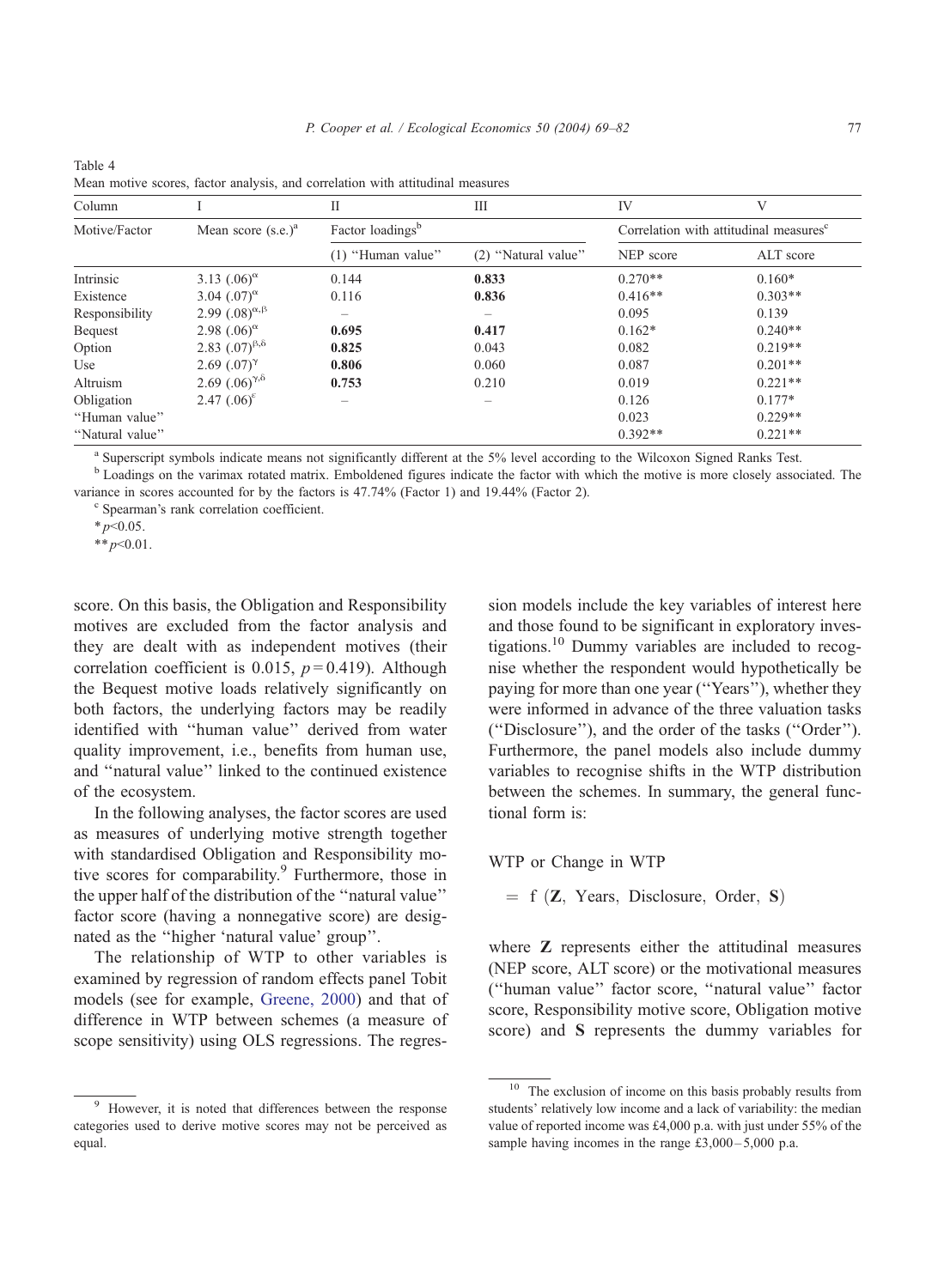|                         | <b>WTP</b>        |                              | Difference in WTP |                   |
|-------------------------|-------------------|------------------------------|-------------------|-------------------|
|                         | Sample            | Higher "natural value" group | $D-F$             | $D-P$             |
| Constant                | $-3.37(17.66)$    | $-27.99(22.29)$              | $-34.90(22.38)$   | $-27.46(13.48)$ * |
| NEP score               | 0.35(0.24)        | $0.91(0.32)$ **              | $0.79(0.31)*$     | $0.59(0.19)$ **   |
| ALT score               | 0.45(0.56)        | 0.06(0.57)                   | 1.12(0.65)        | 0.59(0.39)        |
| Years <sup>a</sup>      | $-11.81(3.98)$ ** | $-6.96(4.46)$                | $-19.56(5.46)$ ** | $-12.00(3.28)$ ** |
| Disclosure <sup>b</sup> | $-2.42(3.51)$     | $-4.72(5.89)$                | 3.74(4.29)        | 0.92(2.58)        |
| Order <sup>c</sup>      | $-2.35(3.52)$     | $-8.12(4.21)$                | 1.51(4.19)        | 2.52(2.52)        |
| Scheme P <sup>d</sup>   | $12.20(1.72)$ **  | $13.92 (2.49)$ **            |                   |                   |
| Scheme $Dd$             | $24.91(1.71)$ **  | 29.28 (2.49)**               |                   |                   |
| $\sigma_u^{\text{e}}$   | $27.34(1.60)$ **  | $28.96(3.60)$ **             |                   |                   |
| $\sigma_e^{\text{e}}$   | $16.00(0.60)$ **  | $17.06(0.94)$ **             |                   |                   |
| Wald statistic (sig.)   | 229.51 (0.000)    | 153.98 (0.000)               |                   |                   |
| $F$ (sig.)              |                   |                              | 4.560(0.001)      | 5.210 (0.000)     |
| $R^2$                   |                   |                              | 0.117             | 0.132             |
| Adjusted $R^2$          |                   |                              | 0.091             | 0.106             |
| Sample size             | 179               | 97                           | 178               | 178               |

<span id="page-9-0"></span>Table 5 Results of regressions against attitudinal measures: coefficients (with standard error)

<sup>a</sup> More than one year = 1, one year or less = 0.

 $<sup>b</sup>$  Advance disclosure = 1, stepwise disclosure = 0.</sup>

 $\text{c}$  Scheme D first = 1, Scheme F first = 0.

<sup>d</sup> WTP for Scheme F is treated as the base case for comparison.

 $^{\circ}$   $\sigma$ <sub>u</sub> and  $\sigma$ <sub>c</sub> relate to random parameters of the model, where u is the random disturbance characterising each individual and e is the conventional error term.

 $*_{p} < 0.05$ .

\*\* $p < 0.01$ .

schemes. Results of the regressions are given in Tables 5 and  $6.^{11}$ 

In the regressions, the signs of the significant coefficients accord with expectation and the general lack of significance for the treatment variables indicates that by using the postrevision WTP values, the effects of treatment are substantially eliminated. It is also noteworthy that those hypothetically contributing for more than 1 year have a significantly lower WTP, although they will be able to enjoy the benefits of use over a longer period. This is consistent with the predominant motive for payment being existencerelated. The apparent lack of a relationship between the ''human value'' factor and the scope sensitivity of WTP [\(Table 6\)](#page-10-0) indicates that the successively larger schemes are seen as imparting similar increments to benefits from use compared to the status quo.

#### 4.3. Results—hypothesis tests

For reference, [Table 7](#page-10-0) summarises the hypotheses established in Section 2.

On the basis of the mean motive strengths and the factor analysis, the Responsibility and Obligation motives appear to be independent of each other and of the other motives so that they can be treated as separable motives (H1 and H2 cannot be rejected). However, neither motive can be treated as giving rise to a pure IPB: while the strength of the Obligation motive is unrelated to WTP [\(Table 6\),](#page-10-0) that of the Responsibility motive is a significant covariate of WTP but also of the difference in WTP between schemes. Consequently, H3 cannot be accepted in respect of either motive. The Responsibility motive

<sup>&</sup>lt;sup>11</sup> The regressions exclude from the sample three individuals whose bids were the highest for scheme D (being at least £340 and thus more than three standard deviations from the mean) and were at the top of the range for at least one other scheme. The resulting standardised residuals for these bids were in excess of a value of two (a level suggested by [Belsley et al., 1980,](#page-12-0) as indicating an outlying value) and six for the scheme D bids. On the same basis, a further individual, who bid substantially less for Scheme D than the other schemes, is excluded from the regressions of difference in WTP between schemes.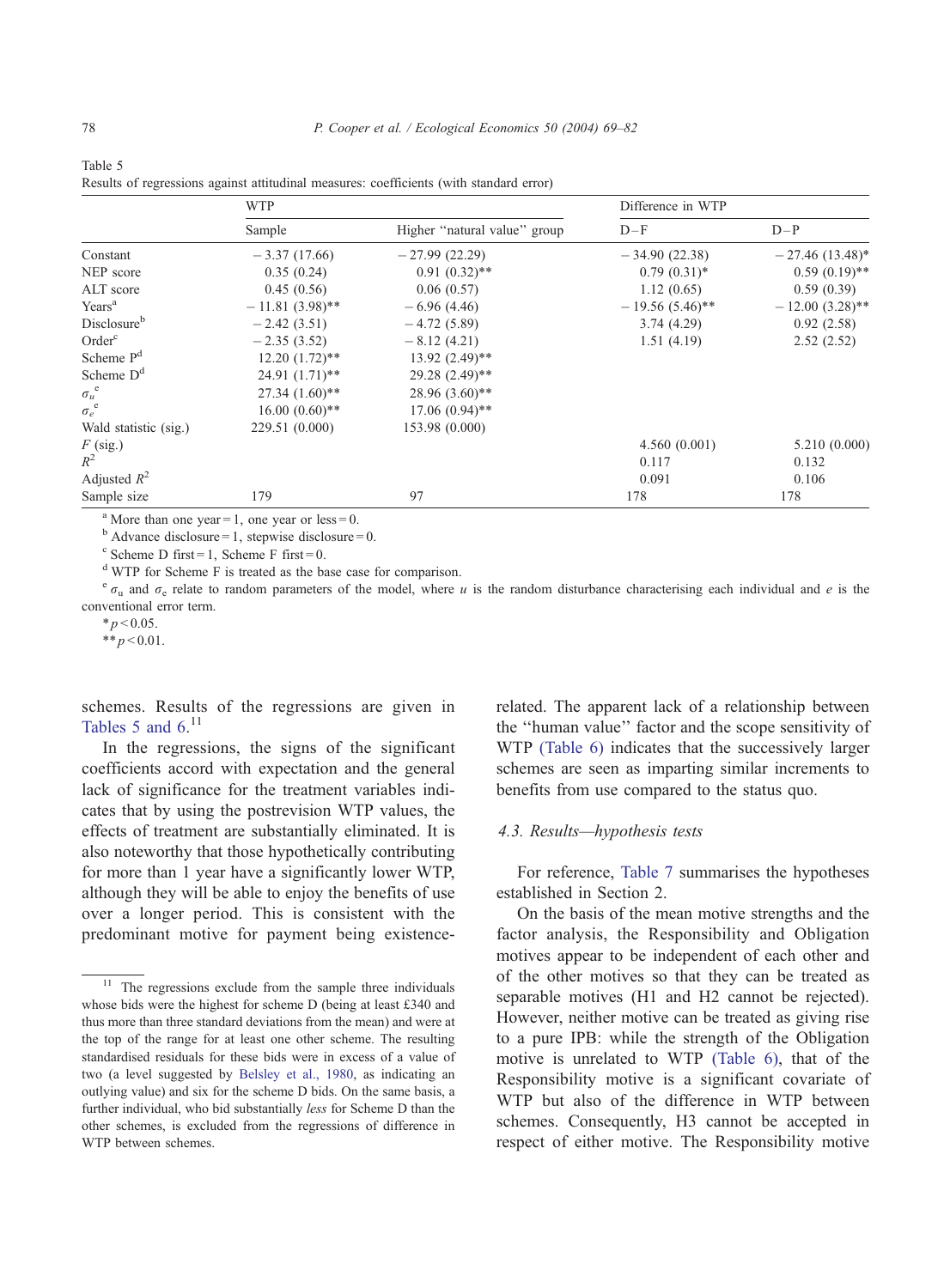|                          | <b>WTP</b>                    | Difference in WTP             |                             |
|--------------------------|-------------------------------|-------------------------------|-----------------------------|
|                          |                               | $D-F$                         | $D-P$                       |
| Constant                 | $31.93 (4.27)$ **             | $34.58(5.67)$ **              | $18.75(3.43)$ **            |
| "Human value" factor     | $4.15(1.59)$ **               | 1.87(2.12)                    | 0.98(1.28)                  |
| "Natural value" factor   | $6.42$ $(1.63)$ **            | $5.33(2.13)*$                 | $2.86(1.29)^*$              |
| Responsibility motive    | $4.24$ $(1.57)$ <sup>**</sup> | $6.56$ $(2.10)$ <sup>**</sup> | 4.41 $(1.27)$ <sup>**</sup> |
| Obligation motive        | $-0.93(1.67)$                 | 2.40(2.19)                    | 1.76(1.32)                  |
| Years <sup>a</sup>       | $-12.92(3.90)$ **             | $-17.70(5.36)$ **             | $-10.58(3.24)$ **           |
| Disclosure <sup>b</sup>  | $-4.38(3.24)$                 | 5.05(4.29)                    | 1.69(2.59)                  |
| Order <sup>c</sup>       | $6.56(3.25)^*$                | 2.99(4.15)                    | 3.51(2.51)                  |
| Scheme P <sup>d</sup>    | $12.20(1.69)$ **              |                               |                             |
| Scheme $Dd$              | $24.91 (1.69)$ **             |                               |                             |
| $\sigma_u^e$             | $25.79(1.37)$ **              |                               |                             |
| $\sigma_{\rm e}^{\rm e}$ | $15.76(0.60)$ **              |                               |                             |
| Wald statistic (sig.)    | 271.07 (0.000)                |                               |                             |
| $F$ (sig.)               |                               | 4.921(0.000)                  | 5.139(0.000)                |
| $R^2$                    |                               | 0.168                         | 0.175                       |
| Adjusted $R^2$           |                               | 0.134                         | 0.141                       |
| Sample size              | 179                           | 178                           | 178                         |

<span id="page-10-0"></span>Table 6 Results of regressions against motivational measures: coefficients (with standard error)

For footnotes  $a - e$ , see respective notes to Table 5.

 $* p < 0.05$ .

\*\* $p < 0.01$ .

may give rise to an IPB of social compliance, but the evidence is that the value of this benefit is sensitive to the scope of the underlying project so that in contrast to Eq. (9):

$$
W = e(G^{0}, u^{0}) - e(b_{j}(G^{1}), G^{1}, u^{0})
$$
\n(10)

In this case, there would be no meaningful distinction between the value of the IPB and that of the public good per se: both values behave in accordance with the standard assumption of scope sensitivity.

The strength of prosocial attitude does not provide evidence of a propensity to acquire an IPB of social compliance, the ALT score is not a significant covariate of WTP [\(Table 5\).](#page-9-0) Consequently, H4 cannot be

accepted. However, the altruism scale as used here appears to be of limited usefulness. It was found to be of weak internal reliability and does not exhibit any differential behaviour in its relationships with motive strengths (Column V, [Table 4\)](#page-8-0).

In contrast to the ALT score, the NEP score is significantly correlated with the strengths of the Intrinsic, Existence, and Bequest motives and thus the underlying ''natural value'' factor but not that of the other motives (Column IV, [Table 4\)](#page-8-0), so that H5 cannot be accepted. Similarly, H6 cannot be accepted, the NEP score is not a significant covariate of WTP for the sample as a whole but is positively associated with the scope sensitivity of WTP [\(Table 5\).](#page-9-0) Thus, we find no evidence that the NEP score is acting as a

| Table 7 |                       |
|---------|-----------------------|
|         | Summary of hypotheses |

| $H1$ : | $I(b_0) \notin I(b_R)$                                                                                        | Separability of Obligation and Responsibility motives               |
|--------|---------------------------------------------------------------------------------------------------------------|---------------------------------------------------------------------|
| $H2$ : | $I(b_{\Omega}) \notin I(\Delta g_i) \forall i$ and $I(b_{\mathbb{R}}) \notin I(\Delta g_i) \forall i$         |                                                                     |
| H3:    | $W \propto I(b_i)$ and $\frac{\Delta W}{\Delta G^1} \not\propto I(b_i)$<br>for $j = 0, R$                     | Connection of Obligation and Responsibility motives with a pure IPB |
| H4:    | $W\alpha ALT$                                                                                                 | Motivation by social compliance                                     |
| H5:    | $I(\Delta g_i) \alpha NEP \forall i$                                                                          | NEP score as proxy measure for propensity to express concern        |
| H6:    | $W \notin NEP$ but $\frac{\Delta W}{\Delta G^1} \notin NEP$                                                   |                                                                     |
| H7:    | $I(\Delta g_{\rm A}) \notin I(\Delta g_i) \forall i \neq A$ and $I(\Delta g_{\rm A}) \notin I(b_i) \forall j$ | Separability of Altruism motive                                     |
| H8:    | $I(\Delta g_I) \notin I(\Delta g_i) \forall i \neq I$ and $I(\Delta g_I) \notin I(b_i) \forall i$             | Separability of Intrinsic motive                                    |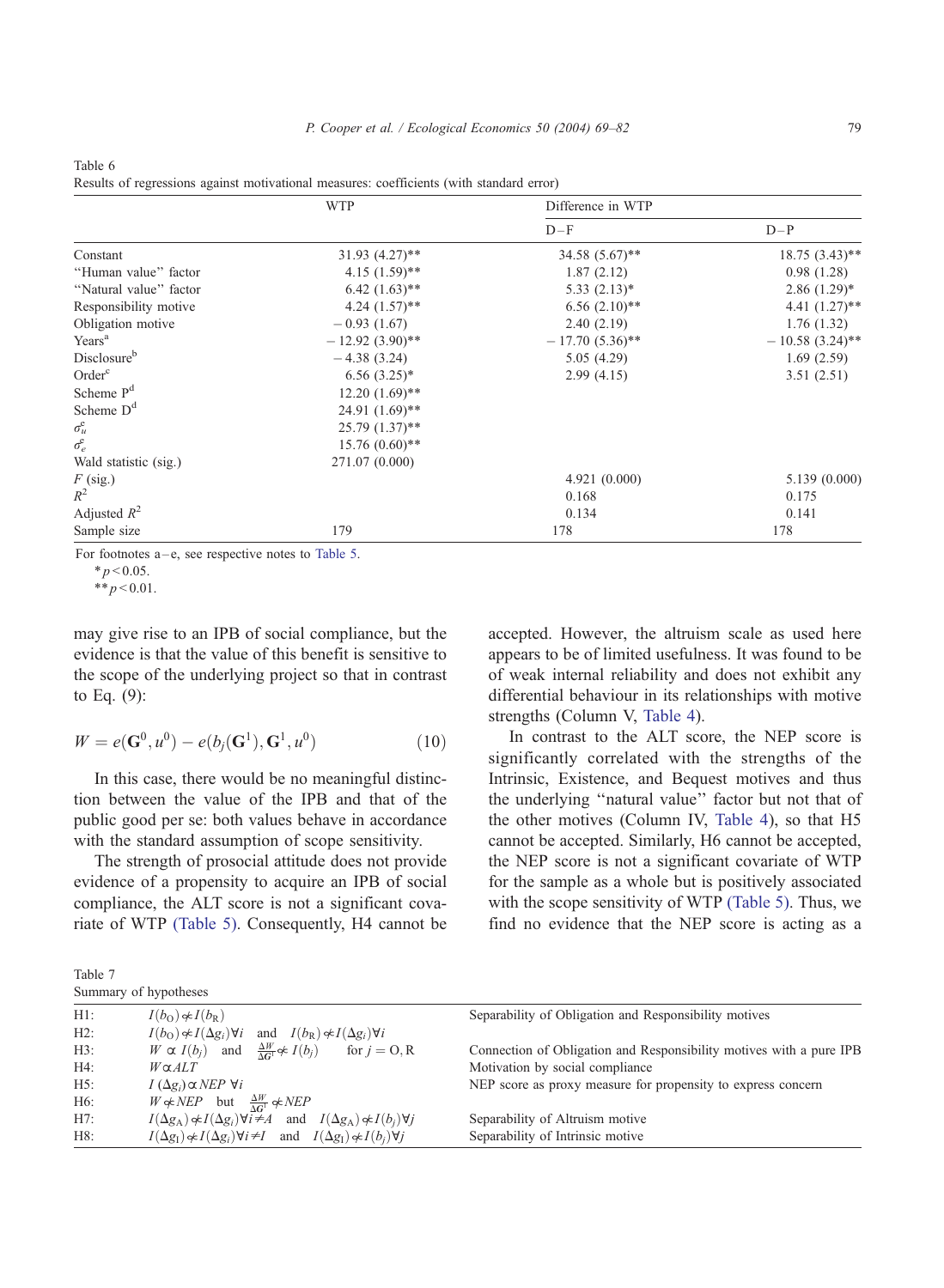proxy measure of the propensity to obtain an IPB of expression. Instead, the association of NEP score with only certain motives is consistent with it being a measure of environmental attitude, consistent with previous evidence.

The lack of a significant positive relationship between NEP score and WTP appears inconsistent with K&R's findings, perhaps reflecting the fact that the goods in this case have potential use value. While those with a higher NEP score tend to ascribe higher importance to existence-related motives, such motives are not the sole determinants of value. Consequently, a direct relationship between NEP and WTP may only be apparent for those more strongly motivated by existence-related motives. This is consistent with the evidence that NEP score is strongly associated with WTP for the subsample of those in the higher ''natural value" group [\(Table 5\).](#page-9-0)

The ethically based motives are regarded as of substantially different importance, with intrinsic value amongst the most important and altruism amongst the least important motives (Column I, [Table 4\)](#page-8-0). However, in each case, the motive is closely associated with others. The means of the Intrinsic and Existence motives are not significantly different and both correlate highly with the underlying ''natural value'' factor. On the other hand, Altruism has a similar relationship with the Use motive and the underlying ''human value'' factor. Thus, H7 and H8 cannot be accepted.

Finally, applying the same test as K&R (for details, see [Cooper et al., 2002\)](#page-12-0), the distribution of the three forms of bid response (protest zero, zero, or positive WTP) is not related to NEP score for any of the schemes. Therefore, those with a stronger proenvironmental attitude are no more likely to protest than others, even in a sample obliged to respond and comprised of individuals who might be considered more likely to protest at the principle of monetary trade-off.

## 5. Discussion and conclusions

Critics of the CV method have argued that the existence of certain ''noneconomic'' motives for WTP means that elicited values should not be applied in economic analysis and policymaking. The empirical work reported here provides evidence that these suggested motives can indeed be relevant to the individual's WTP decision but that the theoretical distinction between valid economic –theoretic and ''noneconomic'' motives is overly simplistic.

As suggested by the ''quantitative critique'', social compliance is taken into account in responding to CV questions but is not the sole determinant of value. The concept of an obligation to contribute to public projects is not dismissed by individuals but appears to be of no relevance to the WTP decision. By contrast, perceived personal responsibility as regards the specific good in question is highly relevant. This does not mean that WTP reflects only the value to the individual of exercising this responsibility. Rather, where a sense of responsibility is perceived as important to the WTP decision, this is associated with an enhanced sensitivity of WTP to the scope of the good being provided. Consequently, there seems to be no justification for attempting to separate the effects of this motive from those of motives considered valid.

Similarly, motives deriving from ethical concerns do not appear to invalidate the response to CV because they are closely associated with other motives considered valid. The notion of intrinsic value as distinct from existence value may indeed lack meaning for individuals if it is difficult to see how the values can exist independently—if one believes that nature has rights, then there must be a value for the individual in existence; if one has an existence value for nature, then this is supported by according "rights" to nature. Furthermore, at least in the present case study, the individual may not be able to rationalise the idea that others' use of a good is more or less important than his or her own, so that any altruistic value is equivalent to the individual's own use value. The associations among motives found here also suggest that investigations of any particular motive should be conducted in context. For example, the individual may have a rights-based value for the environment but not distinguish this from the concept of existence value.

There may be limitations in the usefulness of the NEP scale in interpreting WTP for goods with use value. However, even in such a case, it adds plausibility to measures of existence-related motivation and that of the underlying motivational structure identified here, in which motives can be broadly categorised as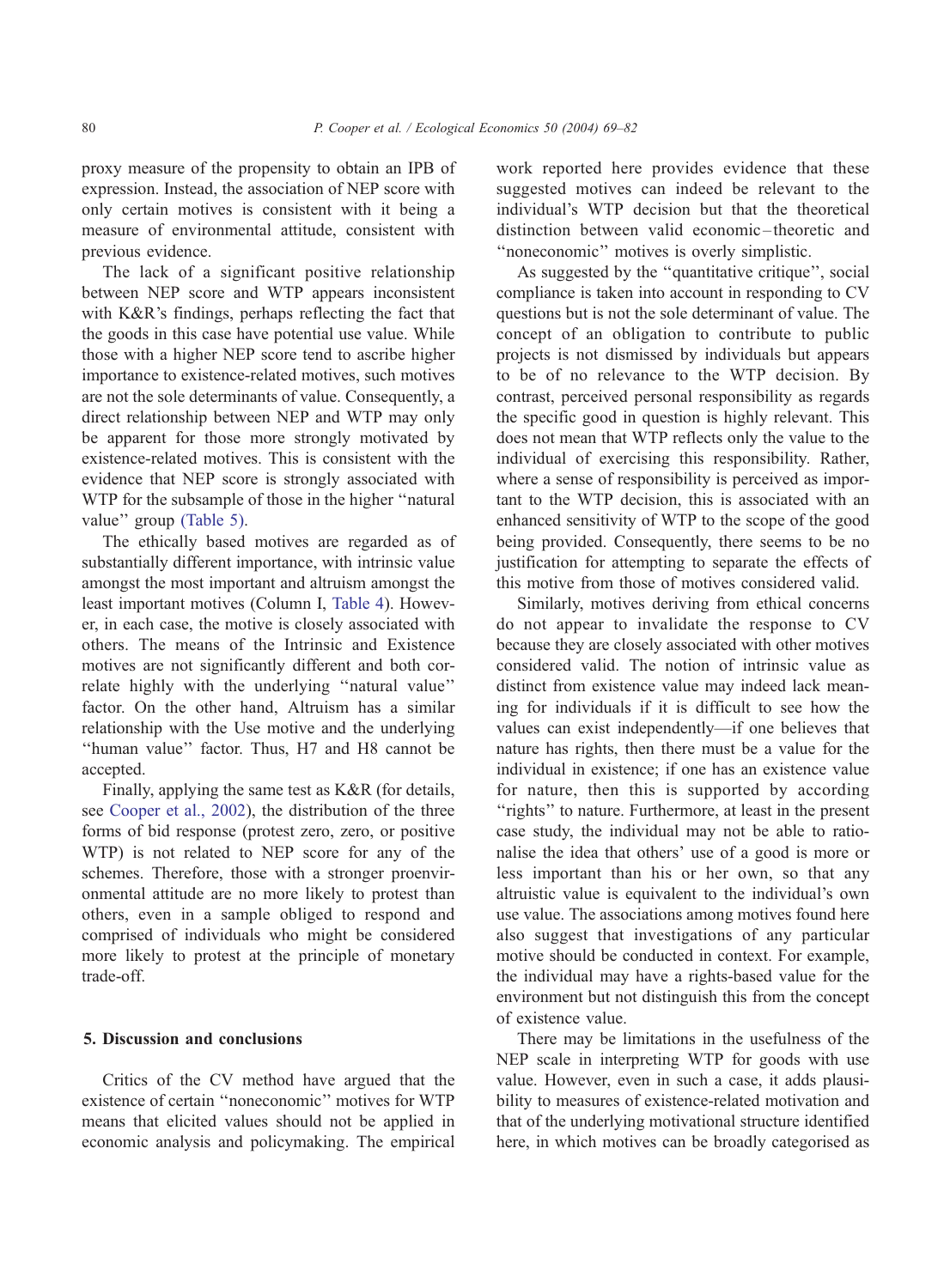<span id="page-12-0"></span>relating to ''natural'' and ''human'' values. Indeed, the constituents of ''natural value'' found here are consistent with those in a broad conception of ''nonuse value'' depicted by [Turner \(1999\),](#page-13-0) i.e., existence, intrinsic and some element of bequest value.

While these results tend to support the use of contingent values as valid measures of benefit, they also point to the need for a better understanding of the relationships among motivations if this aspect of the CV debate is to be advanced. In particular, future studies should investigate the extent to which motivational structure is sensitive to the nature of the environmental good and composition of the sample. For example, does the importance of intrinsic value vary proportionately with that of existence value as the environmental good varies? It would also be of interest to determine whether a more reliable measure of prosocial attitude could provide insights to motivation akin to those achieved with the NEP scale.

## Acknowledgements

Funding for this research was provided by the Commission of the European Community through the EMERGE project (European Mountain Lake Ecosystems: Regionalisation, Diagnostics and Socio-economic Evaluation, Framework V Ref. No. EVK1- 1999-00159), Cornell University, University of East Anglia, USDA regional project W-133 and Economics for the Environment Consultancy (EFTEC). The helpful comments of those who attended a presentation of a draft of this paper at the Second World Congress of Environmental and Resource Economists in 2002 and of three anonymous reviewers are gratefully acknowledged.

## References

- Andreoni, J., 1989. Giving with impure altruism: applications to charity with Ricardian equivalence. Journal of Political Economy 97 (6), 1447-1458.
- Arrow, K., Solow, R., Portney, P., Leaner, E., Radner, R., Schuman, H., 1993. Report of the NOAA Panel on contingent valuation. Federal Register 58 (10), 4602 – 4614.
- Bateman, I.J., Cooper, P., Georgiou, S., Poe, G.L., 2001. Visible choice sets and scope sensitivity: an experimental and field test of study design effects upon nested contingent values. CSERGE

Working Paper EDM 01-01, Centre for Social and Economic Research on the Global Environment, University of East Anglia.

- Belsley, D.A., Kuh, E., Welsch, R.E., 1980. Regression Diagnostics: Identifying Influential Data and Sources of Collinearity. John Wiley and Sons, New York.
- British Psychological Society Committee on Test Standards, 1995. Psychological Testing: A User's Guide British Psychological Society, Leicester.
- Carson, R.T., Flores, N.E., 1996. Another look at ''Does contingent valuation measure preferences?: experimental evidence''. How compelling is the evidence? Discussion Paper 96-31, Department of Economics, University of California, San Diego.
- Carson, R.T., Flores, N.E., Meade, N.F., 2001. Contingent valuation: controversies and evidence. Environmental and Resource Economics 19, 173 – 210.
- Clark, C.F., Kotchen, M.J., Moore, M.R., 2003. Internal and external influences on pro-environmental behavior: participation in a green electricity program. Journal of Environmental Psychology 23, 237 – 246.
- Common, M., Reid, I., Blamey, R., 1997. Do existence values for cost benefit analysis exist? Environmental and Resource Economics 9, 225 – 238.
- Cooper, P., Poe, G.L., Bateman, I.J., 2002. The interpretation of contingent values with measures of attitude and motivation: an empirical case study of alternative water quality improvement schemes in a lake with amenity. CSERGE Working Paper EDM 02-01, Centre for Social and Economic Research on the Global Environment, University of East Anglia.
- Cummings, R.G., Harrison, G.W., 1995. The measurement and decomposition of nonuse values: a critical review. Environmental and Resource Economics 5, 225 – 247.
- Desvousges, W.H., Johnson, F.R., Dunford, R.W., Hudson, S.P., Wilson, K.N., Boyle, K.J., 1993. Measuring natural resource damages with contingent valuation: tests of validity and reliability. In: Hausman, J.A. (Ed.), Contingent Valuation: A Critical Assessment. North-Holland, Amsterdam.
- Diamond, P.A., Hausman, J.A., 1993. On contingent valuation measurement of nonuse values. In: Hausman, J.A. (Ed.), Contingent Valuation: A Critical Assessment. North-Holland, Amsterdam.
- Diamond, P.A., Hausman, J.A., Leonard, G.K., Denning, M.A., 1993. Does contingent valuation measure preferences? Experimental evidence. In: Hausman, J.A. (Ed.), Contingent Valuation: A Critical Assessment. North-Holland, Amsterdam.
- Dunlap, R.E., Van Liere, K.D., Mertig, A.G., Jones, R.E., 2000. Measuring endorsement of the new ecological paradigm: a revised NEP scale. Journal of Social Issues 56 (3), 425 – 442.
- Freeman III, A.M. 1993. The Measurement of Environmental and Resource Values. Resources for the Future, Washington DC.
- Greene, W.H., 2000. Econometric Analysis, 4th ed. Prentice-Hall, Englewood Cliffs, New Jersey.
- Hanemann, W.M., 1994. Valuing the environment through contingent valuation. Journal of Economic Perspectives 8 (4), 19 – 43.
- Hanemann, W.M., 1996. Theory versus data in the contingent valuation debate. In: Bjornstad, D.J., Kahn, J.R. (Eds.), The Contingent Valuation of Environmental Resources. Edward Elgar, Cheltenham.